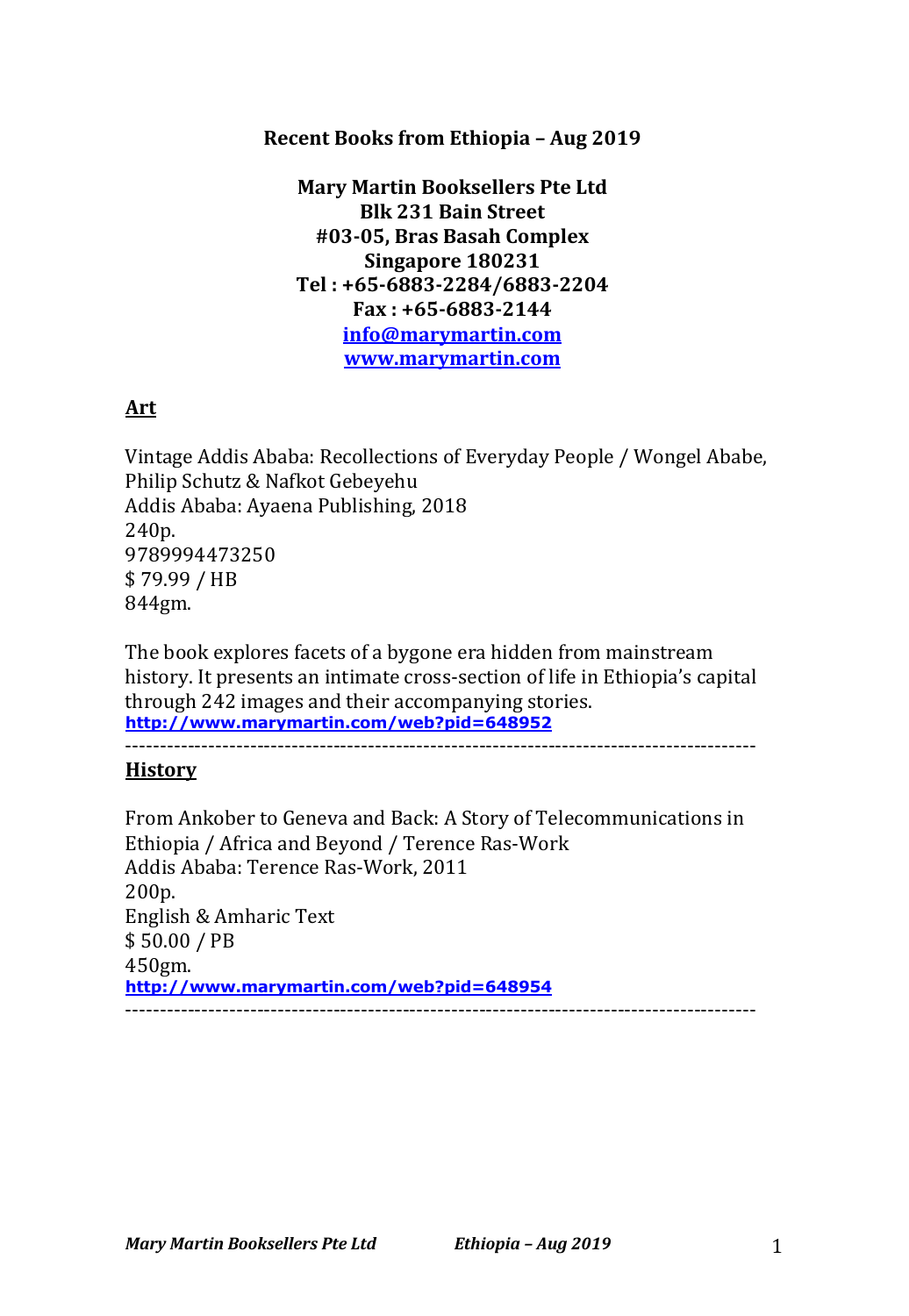Children of Hope: The Odyssey of the Oromo Slaves From Ethiopia to South Africa / Sandra Rowoldt Shell Addis Ababa: Shama Books, 2019 xiii, 334p. Includes Index ; Select Bibliography 9789994463961 \$ 50.00 / PB 456gm.

In *Children of Hope,* Sandra Rowoldt Shell traces the lives of sixty-four Oromo children who were enslaved in Ethiopia in the late nineteenth century, liberated by the British navy, and ultimately sent to Lovedale Institution, a Free Church of Scotland mission in the Eastern Cape, South Africa, for their safety. Because Scottish missionaries in Yemen interviewed each of the Oromo children shortly after their liberation, we have sixty-four structured life histories told by the children themselves. In the historiography of slavery and the slave trade, first passage narratives are rare, groups of such narratives even more so. In this analytical group biography (or prosopography), Shell renders the experiences of the captives in detail and context that are all the more affecting for their dispassionate presentation. Comparing the children by gender, age, place of origin, method of capture, identity, and other characteristics, Shell enables new insights unlike anything in the existing literature for this region and period.

*Children of Hope* is supplemented by graphs, maps, and illustrations that carefully detail the demographic and geographic layers of the children's origins and lives after capture. In this way, Shell honors the individual stories of each child while also placing them into invaluable and multifaceted contexts.

**http://www.marymartin.com/web?pid=648955**

-------------------------------------------------------------------------------------------

#### **Literature**

Changed Fate / Asfaw Legesse Addis Ababa: Mega Publishing and Distribution PLC, 2019 168p. \$ 15.00 / PB 170gm. **http://www.marymartin.com/web?pid=648956** -------------------------------------------------------------------------------------------